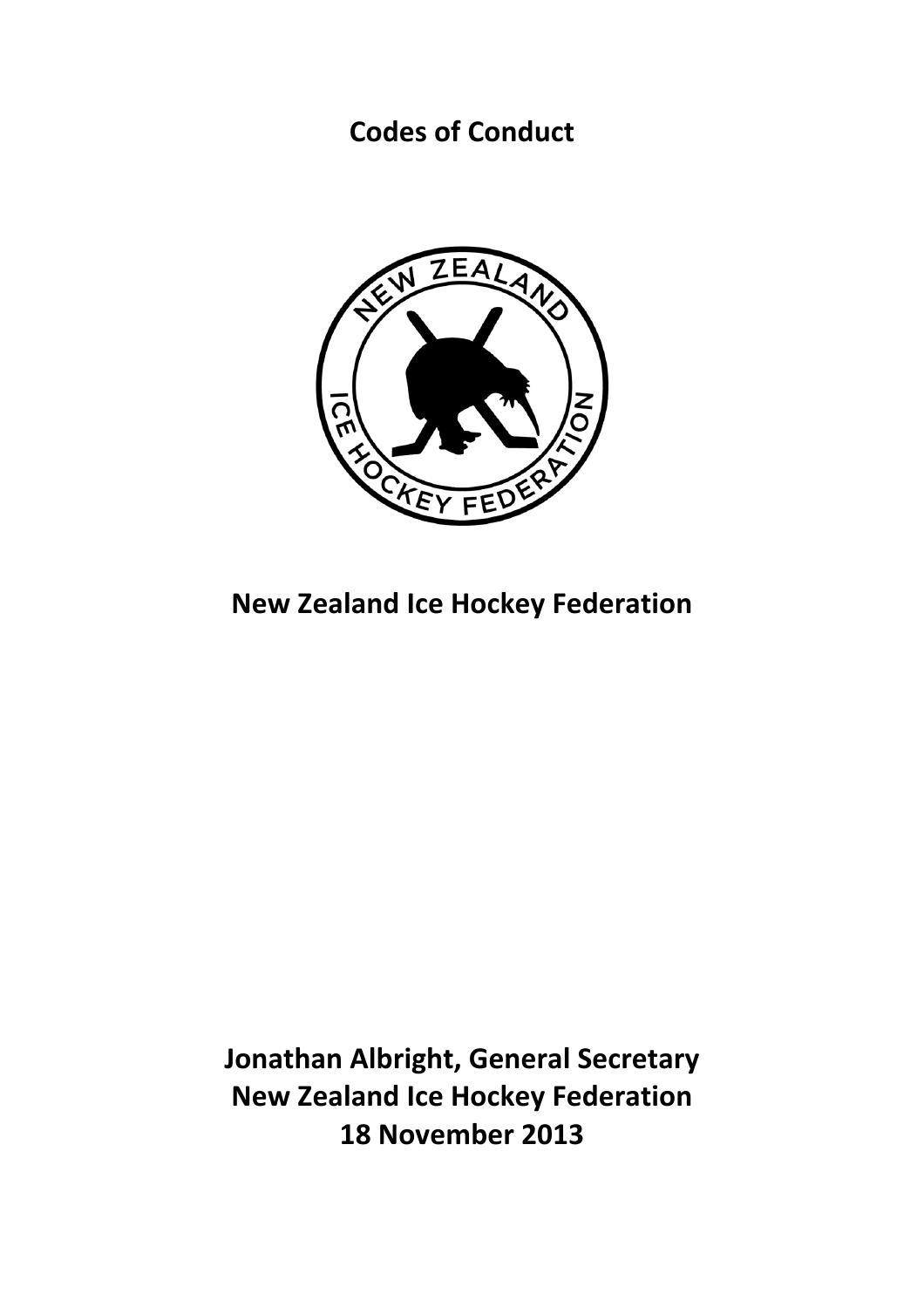

# **Codes of Conduct**

### **Parents**

- 1. I will not force my child to participate in ice hockey.
- 2. I will remember that my child plays ice hockey for his or her enjoyment, not for mine.
- 3. I will encourage my child to play by the rules and to resolve conflicts without resorting to hostility or violence.
- 4. I will teach my child that doing one's best is as important as winning, so that my child will never feel defeated by the outcome of the game.
- 5. I will make my child feel like a winner every time by offering praise for competing fairly and trying hard.
- 6. I will never ridicule or yell at my child for making a mistake or losing a game.
- 7. I will remember that children learn best by example. I will applaud good plays/performances by both my child and their opponents.
- 8. I will never question the officials' judgment or honesty in public.
- 9. I will support all efforts to remove verbal and physical abuse from children's ice hockey games.
- 10. I will respect and show appreciation for the volunteer coaches who give their time to coach ice hockey for my child.

### **Players**

- 1. I will play ice hockey because I want to, not just because others or coaches want me to.
- 2. I will play by the rules of ice hockey, and in the spirit of the game.
- 3. I will control my temper  $-$  fighting and "mouthing off" can spoil the activity for everyone.
- 4. I will respect my opponents.
- 5. I will do my best to be a team player.
- 6. I will remember that winning isn't everything  $-$  that having fun, improving skills, making friends and doing my best are also important.
- 7. I will acknowledge all good plays/performances those of my team and of my opponents.
- 8. I will remember that coaches and officials are there to help me. I will accept their decisions and show them respect.

### **Spectators**

1. I will remember that participants play ice hockey for their enjoyment. They are not playing to entertain me.